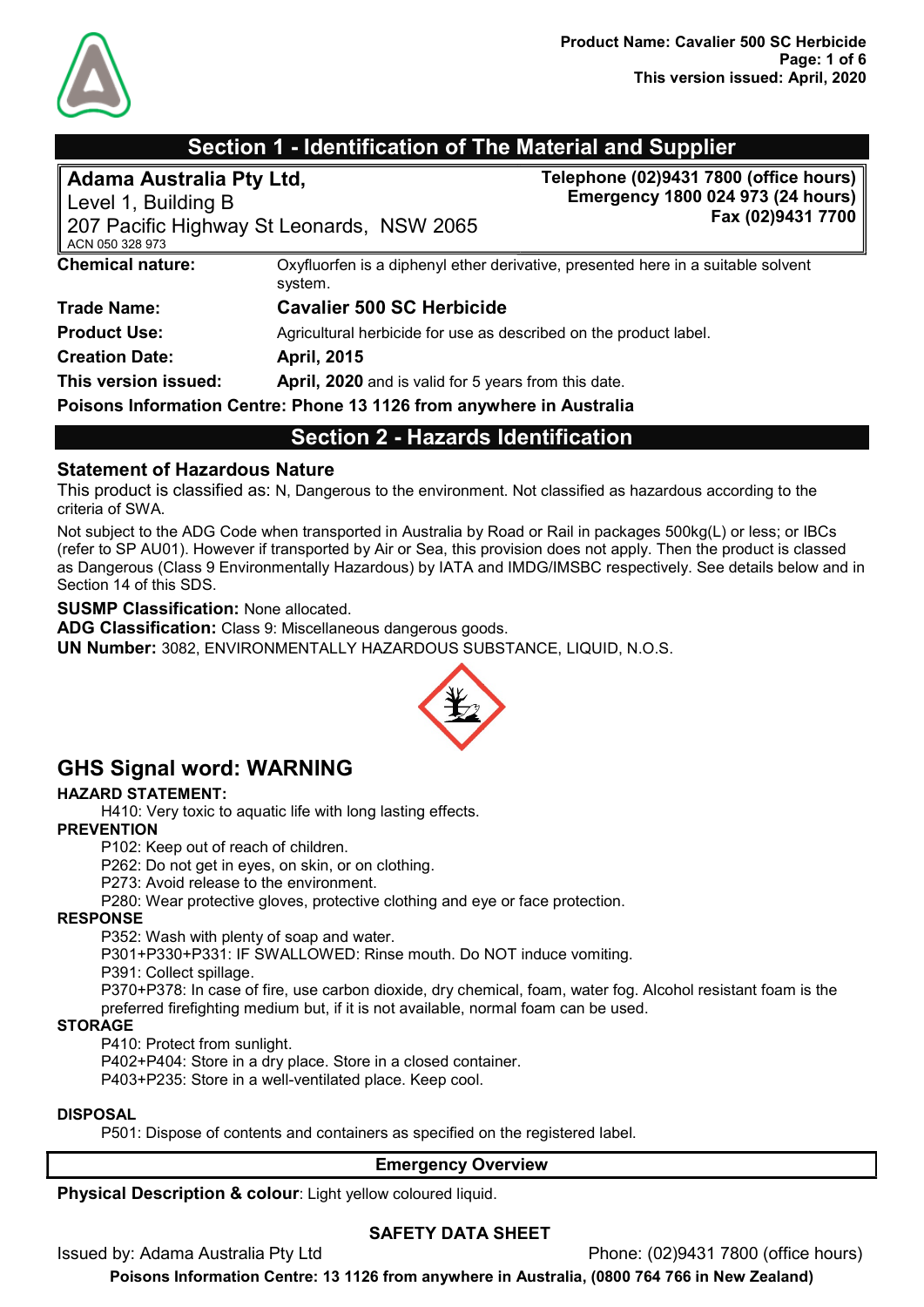

#### **Odour:** No data re odour.

Major Health Hazards: Oxyfluorfen is not harmful by ingestion, with reported oral LD<sub>50</sub> values of 5000 mg/kg in both rats and dogs, and 2700 to 5000 mg/kg in mice. It is also not harmful by dermal exposure; the  $LD_{50}$  is greater than 5000 mg/kg in both rats and rabbits. It causes no skin irritation in rabbits, no skin sensitization in guinea pigs, and moderate eye irritation in rabbits. No significant risk factors have been found for this product.

| Section 3 - Composition/Information on Ingredients                                                                |               |         |               |                |
|-------------------------------------------------------------------------------------------------------------------|---------------|---------|---------------|----------------|
| Ingredients                                                                                                       | <b>CAS No</b> | Conc, % | TWA $(mg/m3)$ | STEL $(mg/m3)$ |
| Oxyfluorfen                                                                                                       | 42874-03-3    | 500a/L  | not set       | not set        |
| Other non hazardous ingredients                                                                                   | secret        | to 100  | not set       | not set        |
| This is a common ship modulated whose constanting of common succession will be alleged and minimize of other mode |               |         |               |                |

This is a commercial product whose exact ratio of components may vary slightly. Minor quantities of other non hazardous ingredients are also possible.

The SWA TWA exposure value is the average airborne concentration of a particular substance when calculated over a normal 8 hour working day for a 5 day working week. The STEL (Short Term Exposure Limit) is an exposure value that may be equalled (but should not be exceeded) for no longer than 15 minutes and should not be repeated more than 4 times per day. There should be at least 60 minutes between successive exposures at the STEL. The term "peak "is used when the TWA limit, because of the rapid action of the substance, should never be exceeded, even briefly.

## Section 4 - First Aid Measures

#### General Information:

You should call The Poisons Information Centre if you feel that you may have been poisoned, burned or irritated by this product. The number is 13 1126 from anywhere in Australia (0800 764 766 in New Zealand) and is available at all times. Have this SDS with you when you call.

Inhalation: First aid is not generally required. If in doubt, contact a Poisons Information Centre or a doctor. Skin Contact: Wash gently and thoroughly with water (use non-abrasive soap if necessary) for 5 minutes or until chemical is removed.

Eye Contact: No effects expected. If irritation does occur, flush contaminated eye(s) with lukewarm, gently flowing water for 5 minutes or until the product is removed. Obtain medical advice if irritation becomes painful or lasts more than a few minutes. Take special care if exposed person is wearing contact lenses.

Ingestion: If product is swallowed or gets in mouth, do NOT induce vomiting; wash mouth with water and give some water to drink. If symptoms develop, or if in doubt contact a Poisons Information Centre or a doctor.

## Section 5 - Fire Fighting Measures

Fire and Explosion Hazards: The major hazard in fires is usually inhalation of heated and toxic or oxygen deficient (or both), fire gases. There is little risk of an explosion from this product if commercial quantities are involved in a fire. Vapours from this product are heavier than air and may accumulate in sumps, pits and other low-lying spaces, forming potentially explosive mixtures. They may also flash back considerable distances.

This product is likely to decompose only after heating to dryness, followed by further strong heating.

Fire decomposition products from this product may be toxic if inhaled. Take appropriate protective measures.

**Extinguishing Media:** Try to contain spills, minimise spillage entering drains or water courses.

Fire Fighting: If a significant quantity of this product is involved in a fire, call the fire brigade. There is little danger of a violent reaction or explosion if significant quantities of this product are involved in a fire. Recommended personal protective equipment is full fire kit and breathing apparatus.

| Flash point:                     | Approx 110°C (estimate)                       |
|----------------------------------|-----------------------------------------------|
| <b>Upper Flammability Limit:</b> | No data.                                      |
| Lower Flammability Limit:        | No data.                                      |
| Autoignition temperature:        | No data.                                      |
| <b>Flammability Class:</b>       | Not flammable (GHS); C1 combustible (AS 1940) |

## Section 6 - Accidental Release Measures

Accidental release: In the event of a major spill, prevent spillage from entering drains or water courses. As a minimum, wear overalls, goggles and gloves. Suitable materials for protective clothing include rubber, PVC, Viton. Eye/face protective equipment should comprise as a minimum, protective goggles. If there is a significant chance that vapours or mists are likely to build up in the cleanup area, we recommend that you use a respirator. Usually, no respirator is necessary when using this product. However, if you have any doubts consult the Australian Standard mentioned below (section 8).

Stop leak if safe to do so, and contain spill. Absorb onto sand, vermiculite or other suitable absorbent material. If spill is too large or if absorbent material is not available, try to create a dike to stop material spreading or going into drains

#### Issued by: Adama Australia Pty Ltd Phone: (02)9431 7800 (office hours)

#### SAFETY DATA SHEET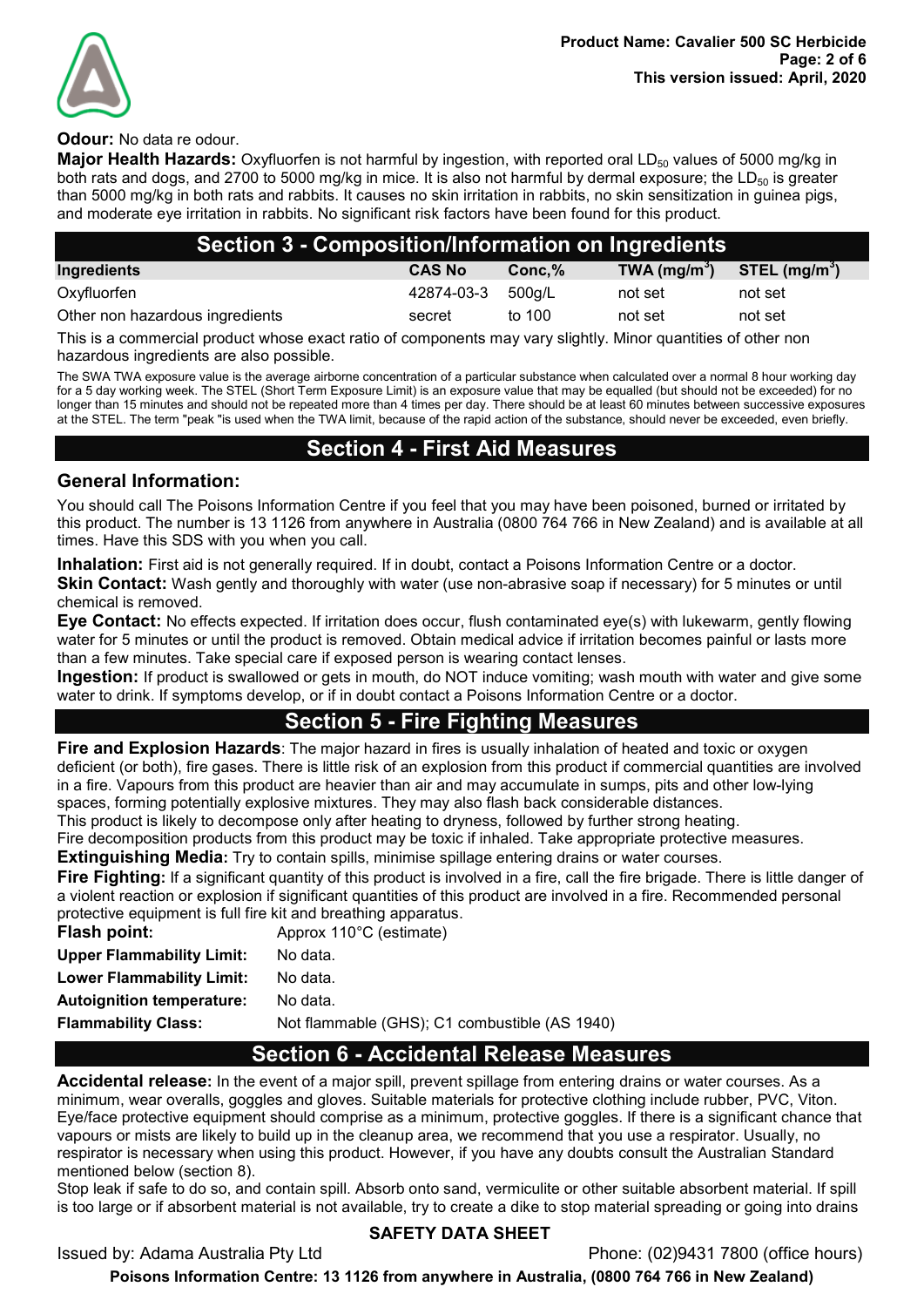

or waterways. Because of the environmentally hazardous nature of this product, special care should be taken to restrict release to waterways or drains. Sweep up and shovel or collect recoverable product into labelled containers for recycling or salvage, and dispose of promptly. Recycle containers wherever possible after careful cleaning. Refer to product label for specific instructions. After spills, wash area preventing runoff from entering drains. If a significant quantity of material enters drains, advise emergency services. Full details regarding disposal of used containers, spillage and unused material may be found on the label. If there is any conflict between this SDS and the label, instructions on the label prevail. Ensure legality of disposal by consulting regulations prior to disposal. Thoroughly launder protective clothing before storage or re-use. Advise laundry of nature of contamination when sending contaminated clothing to laundry.

# Section 7 - Handling and Storage

Handling: Keep exposure to this product to a minimum, and minimise the quantities kept in work areas. Check Section 8 of this SDS for details of personal protective measures, and make sure that those measures are followed. The measures detailed below under "Storage" should be followed during handling in order to minimise risks to persons using the product in the workplace. Also, avoid contact or contamination of product with incompatible materials listed in Section 10.

Storage: Although this is classed as a Dangerous Good, you may not need a license to store it. If you have any doubts, we suggest you contact your Dangerous Goods authority in order to clarify your obligations. Check packaging - there may be further storage instructions on the label.

# Section 8 - Exposure Controls and Personal Protection

The following Australian Standards will provide general advice regarding safety clothing and equipment: Respiratory equipment: AS/NZS 1715, Protective Gloves: AS 2161, Occupational Protective Clothing: AS/NZS 4501 set 2008, Industrial Eye Protection: AS1336 and AS/NZS 1337, Occupational Protective Footwear: AS/NZS2210.

SWA Exposure Limits  $TWA (mg/m<sup>3</sup>)$  $\mathsf{STEL}\;(\mathsf{mg/m^3})$ Exposure limits have not been established by SWA for any of the significant ingredients in this product.

The ADI for Oxyfluorfen is set at 0.025mg/kg/day. The corresponding NOEL is set at 2.5mg/kg/day. ADI means Acceptable Daily Intake; NOEL means No-observable-effect-level. Data from Australian ADI List, June 2014.

No special equipment is usually needed when occasionally handling small quantities. The following instructions are for bulk handling or where regular exposure in an occupational setting occurs without proper containment systems. Ventilation: This product should only be used in a well ventilated area. If natural ventilation is inadequate, use of a fan is suggested.

**Eye Protection:** Eye protection such as protective glasses or goggles is recommended when this product is being used.

Skin Protection: You should avoid contact even with mild skin irritants. Therefore you should wear suitable impervious elbow-length gloves and facial protection when handling this product. See below for suitable material types.

**Protective Material Types:** We suggest that protective clothing be made from the following materials: rubber, PVC, Viton.

Respirator: Usually, no respirator is necessary when using this product. However, if you have any doubts consult the Australian Standard mentioned above.

Safety deluge showers should, if practical, be provided near to where this product is being handled commercially.

## Section 9 - Physical and Chemical Properties:

| <b>Physical Description &amp; colour:</b> | Light yellow coloured liquid.                    |
|-------------------------------------------|--------------------------------------------------|
| Odour:                                    | No data re odour.                                |
| <b>Boiling Point:</b>                     | Approximately 100°C at 100kPa.                   |
| <b>Freezing/Melting Point:</b>            | No specific data. Liquid at normal temperatures. |
| <b>Volatiles:</b>                         | No data.                                         |
| <b>Vapour Pressure:</b>                   | No data. (Supplier says "not applicable")        |
| <b>Vapour Density:</b>                    | As for water.                                    |
| <b>Specific Gravity:</b>                  | 1.155-1.185                                      |
| <b>Water Solubility:</b>                  | Not available. (Supplier says "not applicable")  |
| pH:                                       | 5.3-6.3 (1% in water)                            |
| <b>Volatility:</b>                        | No data.                                         |
| <b>Odour Threshold:</b>                   | No data.                                         |
| <b>Evaporation Rate:</b>                  | No data.                                         |
|                                           |                                                  |

## SAFETY DATA SHEET

Issued by: Adama Australia Pty Ltd Phone: (02)9431 7800 (office hours)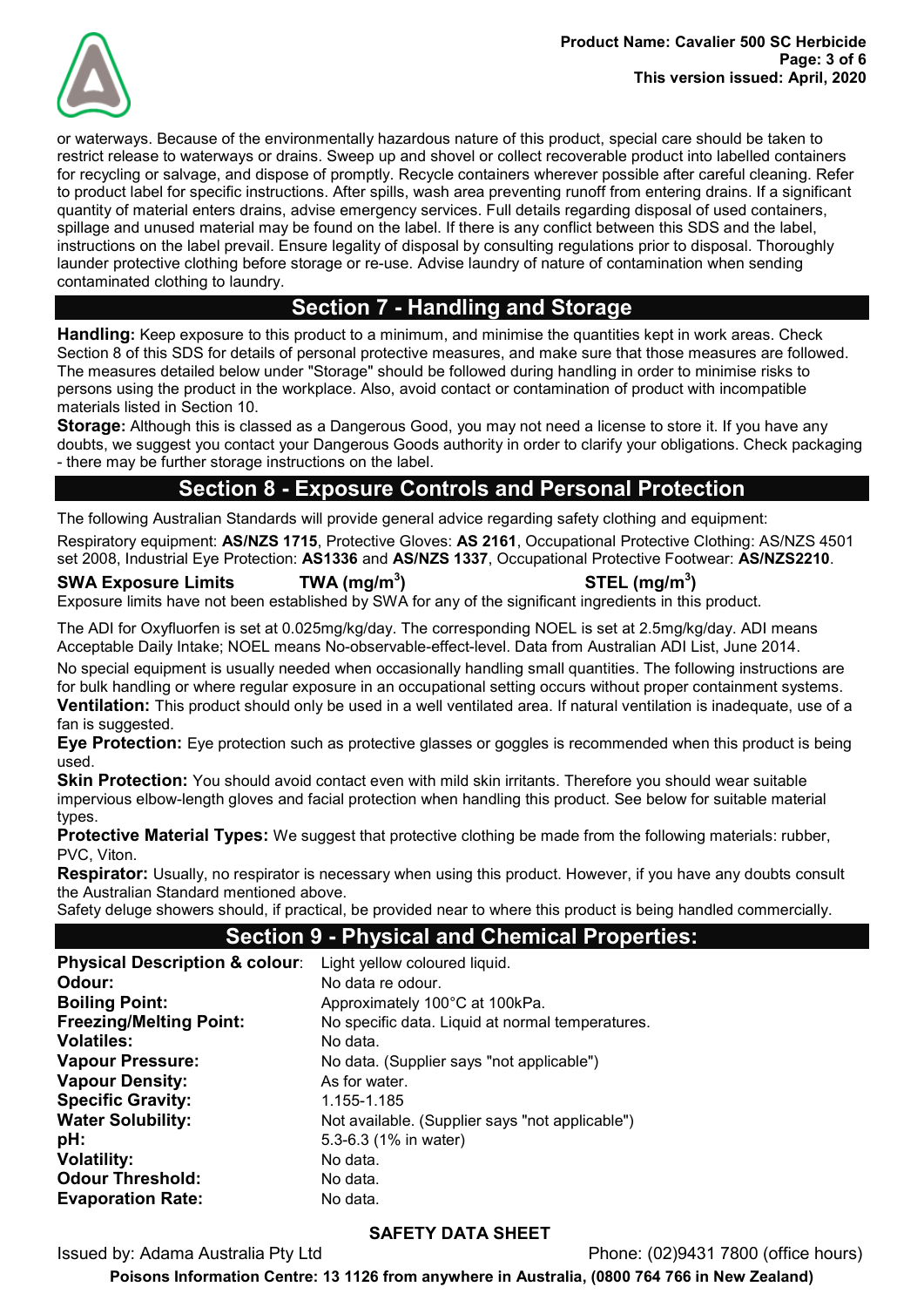

Coeff Oil/water distribution: No data **Autoignition temp:** No data.

# Section 10 - Stability and Reactivity

Reactivity: This product is unlikely to react or decompose under normal storage conditions. However, if you have any doubts, contact the supplier for advice on shelf life properties.

Conditions to Avoid: Protect this product from light. Store in the closed original container in a dry, cool, wellventilated area out of direct sunlight.

Incompatibilities: No particular Incompatibilities.

Fire Decomposition: This product is likely to decompose only after heating to dryness, followed by further strong heating. Combustion forms carbon dioxide, and if incomplete, carbon monoxide and possibly smoke. Water is also formed. May form nitrogen and its compounds, and under some circumstances, oxides of nitrogen. Occasionally hydrogen cyanide gas in reducing atmospheres. May form hydrogen chloride gas, other compounds of chlorine. May form hydrogen fluoride gas and other compounds of fluorine. Carbon monoxide poisoning produces headache, weakness, nausea, dizziness, confusion, dimness of vision, disturbance of judgment, and unconsciousness followed by coma and death.

**Polymerisation:** This product will not undergo polymerisation reactions.

# Section 11 - Toxicological Information

There is no data to hand indicating any particular target organs.

Toxicity: An information profile for Oxyfluorfen is available at http://extoxnet.orst.edu/pips/ghindex.html Acute toxicity: Oxyfluorfen is not harmful by ingestion, with reported oral LD<sub>50</sub> values of 5000 mg/kg in both rats and dogs, and 2700 to 5000 mg/kg in mice. It is also not harmful by dermal exposure; the  $LD_{50}$  is greater than 5000 mg/kg in both rats and rabbits. It causes no skin irritation in rabbits, no skin sensitization in guinea pigs, and moderate eye irritation in rabbits. However, some formulated products may show severe skin and eye irritant properties, and may be skin sensitizers.

Chronic toxicity: Effects on the liver have been observed in long-term feeding studies with rats, mice, and dogs. Reproductive effects: It does not appear likely that Oxyfluorfen will cause reproductive effects in humans at likely levels of exposure.

Teratogenic effects: In a developmental study with rabbits, 30 mg/kg/day, the highest dose tested, produced an increase in fused sternal bones in the foetuses as well as toxic effects on the mothers. These data suggest Oxyfluorfen may have teratogenic effects, but only at very high doses.

Mutagenic effects: Mutagenicity tests on rats, mice and on bacterial cell cultures have produced mixed results. Due to the conflicting results, it is not possible to determine the mutagenic potential of Oxyfluorfen.

Carcinogenic effects: The data suggests that Oxyfluorfen is not carcinogenic.

**Organ toxicity:** The liver appears to be the main target organ, based on long-term feeding studies.

Fate in humans and animals: Because Oxyfluorfen is highly hydrophobic, it may have the potential to bioconcentrate in animal fatty tissues.

#### Classification of Hazardous Ingredients

Ingredient **Risk Phrases** 

No ingredient mentioned in the HSIS Database is present in this product at hazardous concentrations.

## Potential Health Effects

#### Inhalation:

Short term exposure: Available data indicates that this product is not harmful. In addition product is unlikely to cause any discomfort or irritation.

**Long Term exposure:** No data for health effects associated with long term inhalation.

#### Skin Contact:

Short term exposure: Available data indicates that this product is not harmful. It should present no hazards in normal use. However product may be irritating, but is unlikely to cause anything more than mild transient discomfort. Long Term exposure: No data for health effects associated with long term skin exposure.

## Eye Contact:

Short term exposure: This product may be irritating to eyes, but is unlikely to cause anything more than mild transient discomfort.

Long Term exposure: No data for health effects associated with long term eye exposure.

## SAFETY DATA SHEET

Issued by: Adama Australia Pty Ltd Phone: (02)9431 7800 (office hours)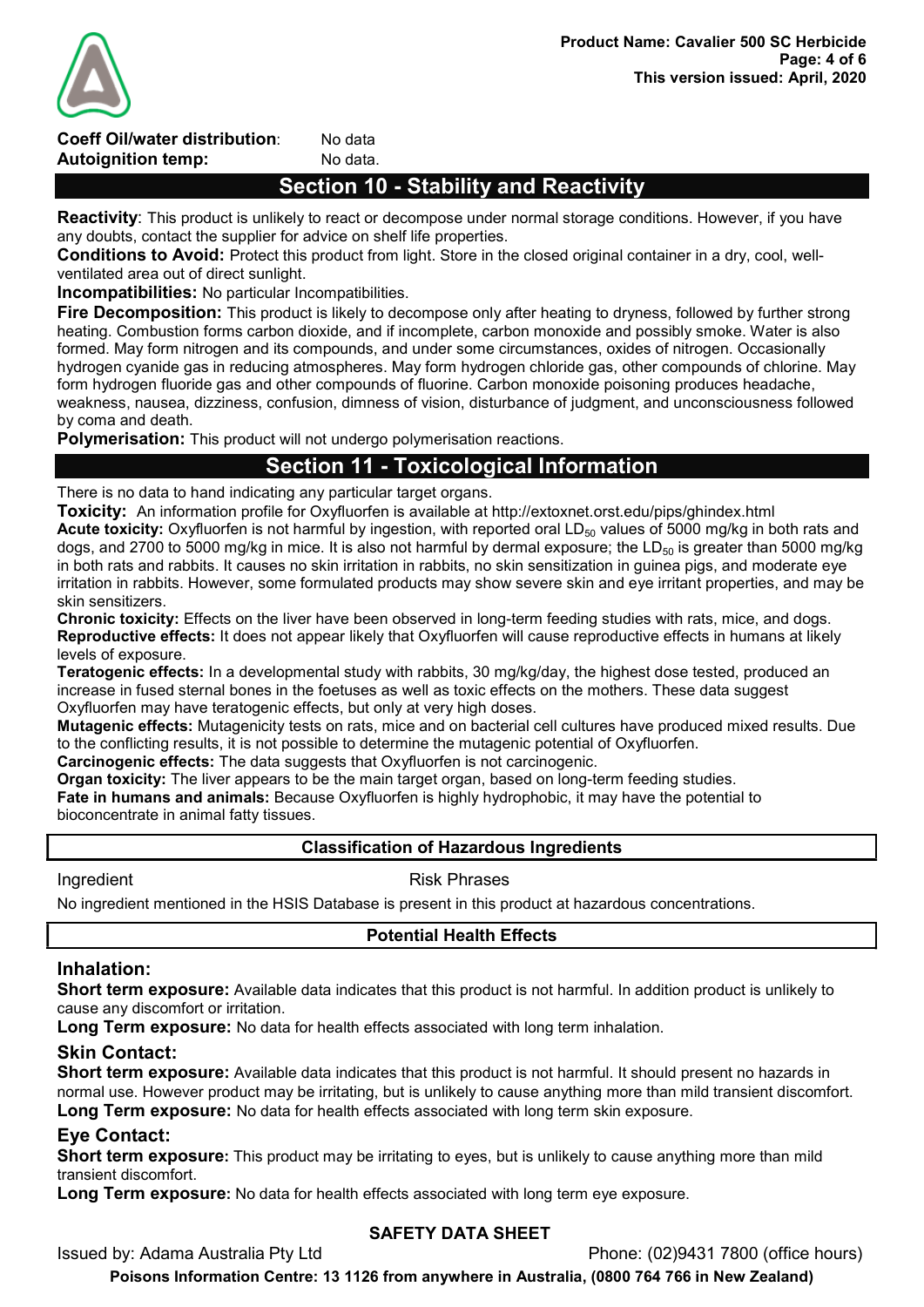



#### Ingestion:

Short term exposure: Significant oral exposure is considered to be unlikely. However, this product may be irritating to mucous membranes but is unlikely to cause anything more than transient discomfort. Long Term exposure: No data for health effects associated with long term ingestion.

## Carcinogen Status:

SWA: No significant ingredient is classified as carcinogenic by SWA. NTP: No significant ingredient is classified as carcinogenic by NTP. IARC: No significant ingredient is classified as carcinogenic by IARC.

## Section 12 - Ecological Information

Very toxic to aquatic organisms, may cause long-term adverse effects to the aquatic environment. This product is biodegradable. It will not accumulate in the soil or water or cause long term problems.

**Effects on birds:** Oxyfluorfen is practically nontoxic to birds; the reported oral  $LD_{50}$  values are greater than 2200 mg/kg in bobwhite quail, and greater than 4000 mg/kg in mallard duck.

Effects on aquatic organisms: Oxyfluorfen is highly toxic to aquatic invertebrates, freshwater clams, oysters, aquatic plants, and fish. Studies indicate a low to moderate potential for bioaccumulation in aquatic species. **Effects on other organisms:** Oxyfluorfen is nontoxic to honeybees, with a reported oral LC $_{50}$  of greater than 10,000 ppm.

Environmental Fate:

Breakdown in soil and groundwater: Oxyfluorfen is moderately persistent in most soil environments, with a representative field half-life of about 30 to 40 days. Oxyfluorfen is not subject to microbial degradation or hydrolysis. The main mechanism of degradation in soils may be photodegradation and evaporation/codistillation in moist soils. Breakdown in water: In water, Oxyfluorfen is rapidly decomposed by light. Because Oxyfluorfen is nearly insoluble in water and has a tendency to adsorb to soil, it will be sorbed to suspended particles or sediments.

Breakdown in vegetation: There is very little movement of Oxyfluorfen within treated plants. It is not readily metabolized by plants, but since it is not readily taken up by roots, residues in plants are generally very low. Residues of Oxyfluorfen accumulated in carrots and oats grown on previously treated fields, but not in cotton or lettuce.

# Section 13 - Disposal Considerations

Disposal: Special help is available for the disposal of Agricultural Chemicals. The product label will give general advice regarding disposal of small quantities, and how to cleanse containers. However, for help with the collection of unwanted rural chemicals, contact ChemClear 1800 008 182 http://www.chemclear.com.au/ and for help with the disposal of empty drums, contact DrumMuster http://www.drummuster.com.au/ where you will find contact details for your area.

## Section 14 - Transport Information

Not subject to the ADG Code when transported by Road or Rail in Australia, in packages 500kg(L) or less; or IBCs, but classed as Dangerous by IATA and IMDG/IMSBC when carried by Air or Sea transport (see details below).

Not subject to the ADG Code when transported in Australia by Road or Rail in packages 500kg(L) or less; or IBCs (refer to SP AU01).

UN Number: 3082, ENVIRONMENTALLY HAZARDOUS SUBSTANCE, LIQUID, N.O.S.

Hazchem Code: •3Z

Special Provisions: 179, 274, 331, 335, AU01

Limited quantities: ADG 7 specifies a Limited Quantity value of 5 L for this class of product.

Dangerous Goods Class: Class 9: Miscellaneous Dangerous Goods.

Packing Group: III

Packing Instruction: P001, IBC03, LP01

Class 9 Miscellaneous Dangerous Goods shall not be loaded in the same vehicle or packed in the same freight container with Dangerous Goods of Class 1 (Explosives).

# Section 15 - Regulatory Information

AICS: All of the significant ingredients in this formulation are compliant with NICNAS regulations.

## Section 16 - Other Information

This SDS contains only safety-related information. For other data see product literature.

## SAFETY DATA SHEET

Issued by: Adama Australia Pty Ltd Phone: (02)9431 7800 (office hours)